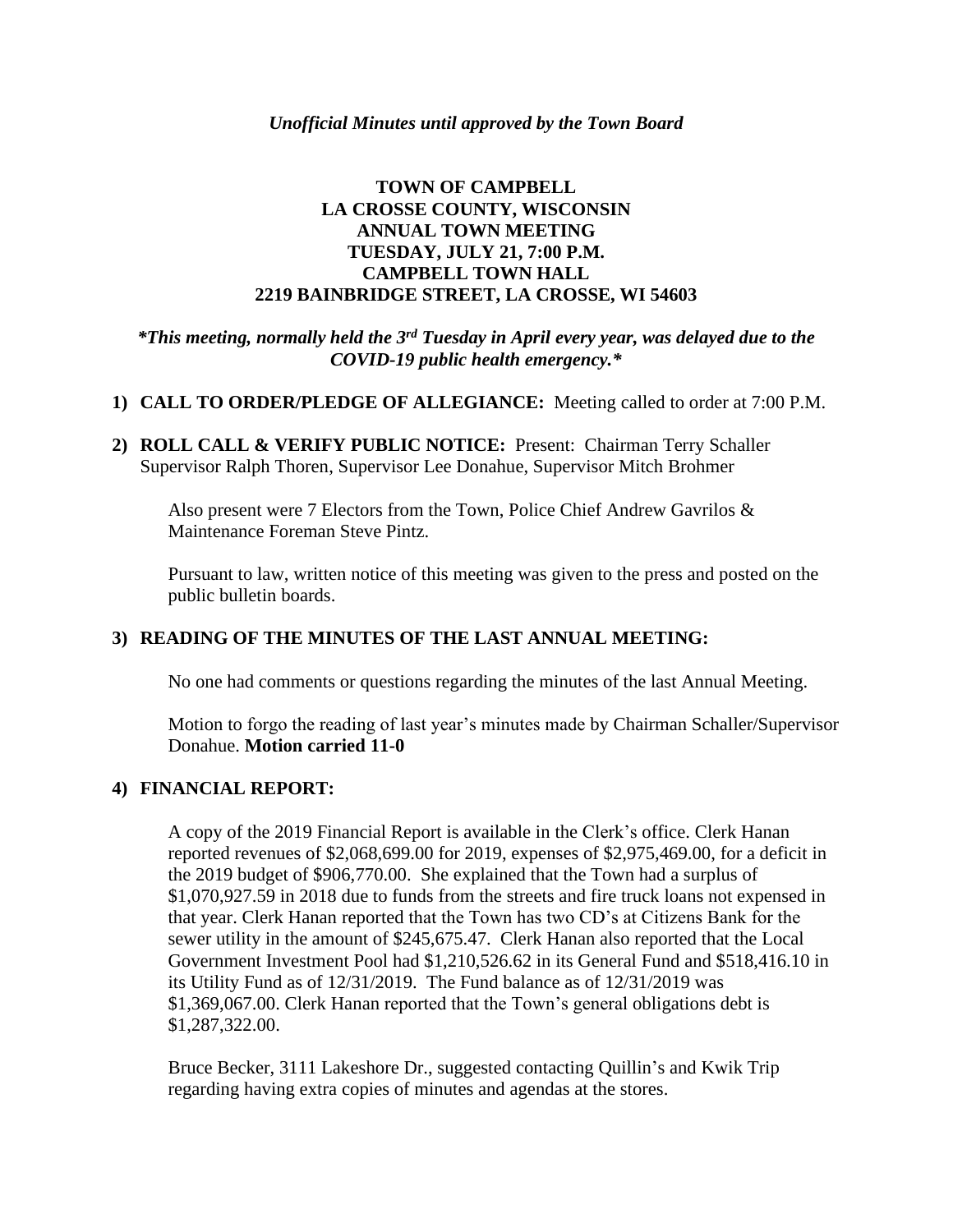Chairman Schaller suggested looking into moving the Citizens Bank CDs to State Bank in order to earn more interest.

# **5) UTILITY REPORT:**

Supervisor Brohmer read former Supervisor Wolfert's Utility Operations Report for 2019. The complete report is available in the Clerk's Office upon request.

Bruce Becker asked if there was a plan for next year to prevent seepage into the sanitary sewer system. Supervisor Brohmer stated that he would like to form the utility committee to address that issue and also identify areas in the system that may need lining. Bruce Becker asked about the progress of the sewer contract with the City of La Crosse. Supervisor Brohmer replied that the Town is currently at a standstill.

# **6) HEALTH, EDUCATION & WELFARE:**

Supervisor Brohmer read the 2019 report for Health, Education, and Welfare. The complete report is available in the Clerk's Office upon request.

Bruce Becker inquired as to how much money was left in the fund from donations for the library. Supervisor Brohmer replied that the donor is committed to maintaining the library and is looking at some remodeling projects for the basement as soon as they are assured that all of the drainage issues have been resolved.

#### **7) STREETS & ROADS:**

Supervisor Thoren read the 2019 report for Streets  $&$  Roads. The complete report is available in the Clerk's Office upon request.

Jeff Foellmi, 1503 Caroline St., asked Supervisor Thoren if there will be any leftover funding available from the CBDG project to repair alleys that have been washing out. Supervisor Thoren replied that he would have to check with Cedar Corporation to make sure that would be an eligible project for grant funding.

Bruce Becker asked about the plan for water issues around Del Ray Ave. Supervisor Thoren replied that he has a meeting with the residents scheduled for tomorrow to discuss the plan and hopes to have the project complete in the next couple of months. He also asked about repairs to the alley between Youngdale Avenue and Howry Street. Supervisor Thoren stated that he would take a look at it and see what can be done.

#### **8) RECREATION DEPARTMENT:**

Chairman Schaller presented the 2019 report for the Recreation Department submitted by former Supervisor Littlejohn. The complete report is available in the Clerk's Office upon request.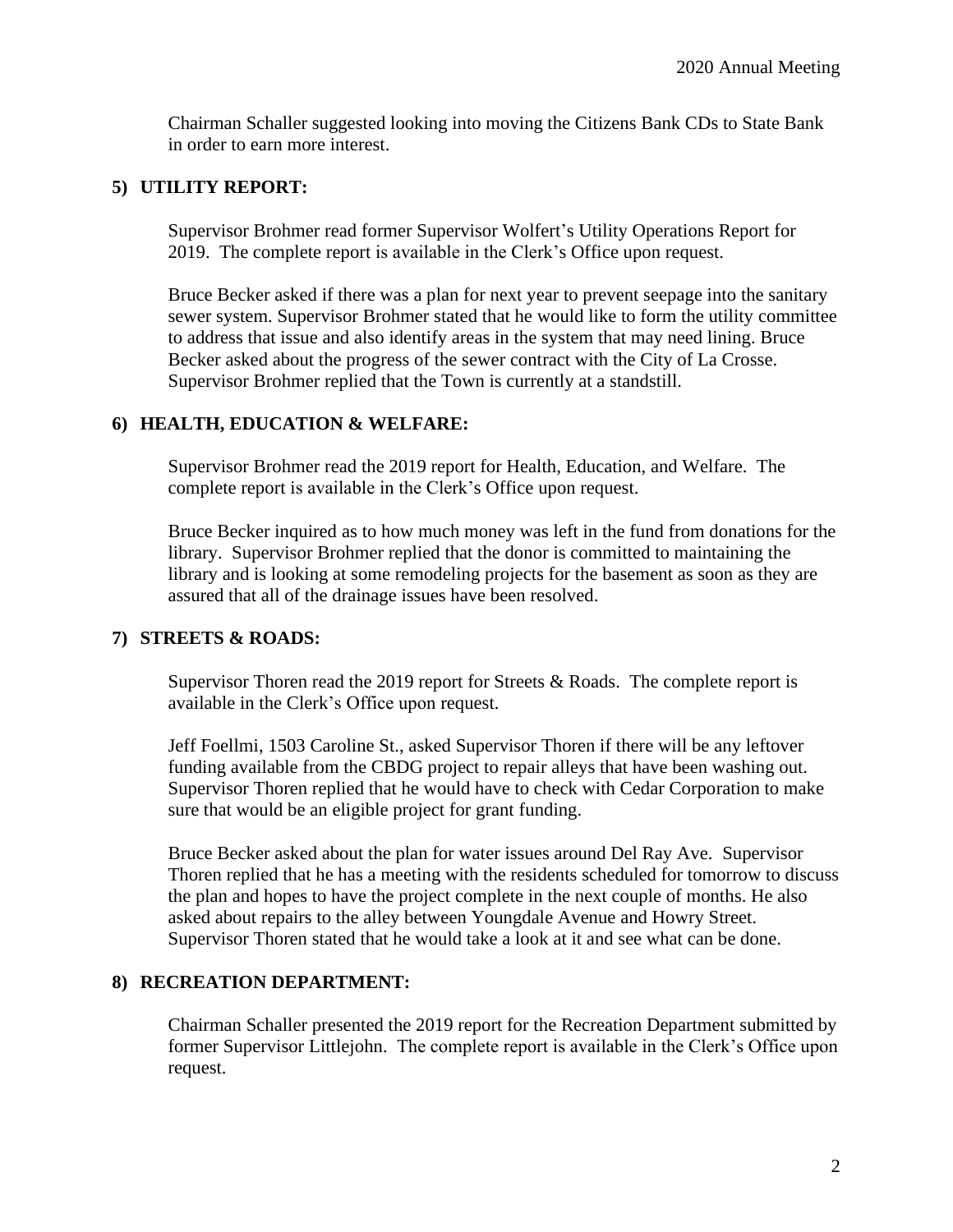Jackie Henke, 810 Lancaster St., asked if the Town could place a picnic table at the park on Edgewater Drive. Maintenance Foreman Steve Pintz stated that a lot of the picnic tables in the Town have fallen into disrepair and have not been replaced.

### **9) POLICE DEPARTMENT:**

Chief Gavrilos submitted the 2019 Police Department Annual Report. Full details of this report are available in the Clerk's Office upon request.

Bruce Becker asked Chief Gavrilos about the response to fireworks permits issued in the Town. Chief Gavrilos replied that the number of permits increased exponentially, while the number of complaints did not. The police department received few complaints regarding noise.

Bruce Becker stated that there has been a lot of speeding on Lakeshore Drive and semi traffic from the industrial park. Chief Gavrilos replied that he has been in discussions regarding this item and will receive funding for overtime for speed enforcement.

Jason and Megan Stratman, 3209 Lakeshore Dr., also commented on the speeding past their home on Lakeshore Dr.

Jason Stratman asked Chief Gavrilos about funding for the K9 unit in relation to the City of La Crosse. Chief Gavrilos replied that the Town's K9 unit is completely separate from the City, and is funded completely through donations.

#### **10) FIRE DEPARTMENT:**

Chairman Schaller presented the 2019 Fire Department Report submitted by Chief Melby. Full details of this report are available in the Clerk's Office upon request.

#### **11) FIRST RESPONDERS:**

Chairman Schaller presented the 2019 Emergency Medical Services Report submitted by Chief Melby. Full details of this report are available in the Clerk's Office upon request.

#### **12) OLD BUSINESS:**

Bruce Becker commented on the manhole that was cemented over at the parking lot of Celebrations on the River. Supervisor Brohmer replied that he believes the Town has a signed agreement regarding the manhole.

#### **13) NEW BUSINESS:**

Chairman Schaller read off a list of accomplishments for the Town as of late including: the replacement of the decking for the pedestrian overpass, the ongoing negotiations for the sewer contract, the purchase of a new fire truck, the replacement of the culvert on Kiowa Place, the purchase of a new sewer truck, the purchase of a new John Deere tractor, the Del Ray Avenue storm drain project, the new basketball court installed at the